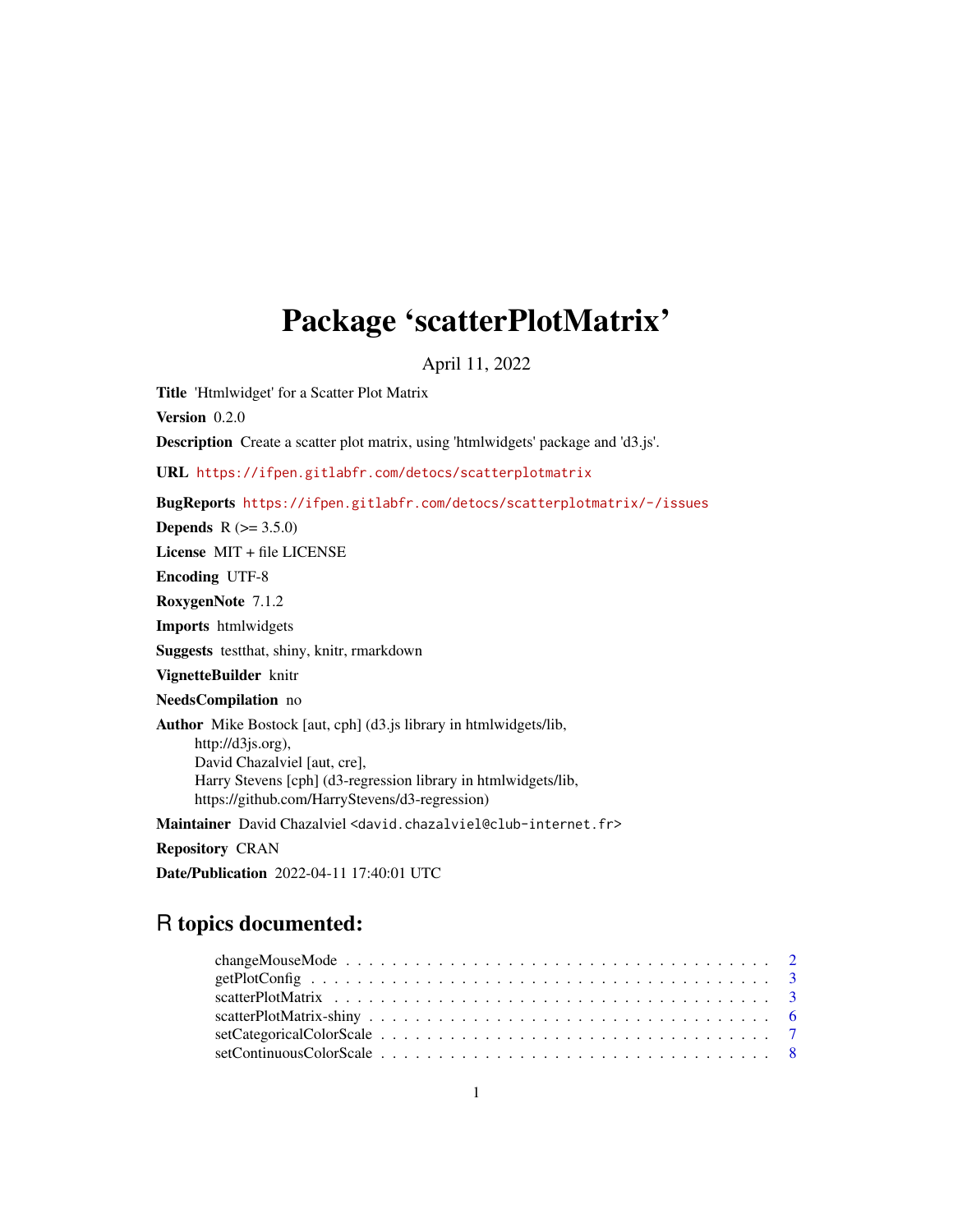# <span id="page-1-0"></span>2 changeMouseMode

| Index | 18 |
|-------|----|
|       |    |
|       |    |
|       |    |
|       |    |
|       |    |
|       |    |
|       |    |

changeMouseMode *This function allows to set the type of interaction; three types of mouse interactions are available ('tooltip', 'filter' or 'zoom').*

#### Description

This function allows to set the type of interaction; three types of mouse interactions are available ('tooltip', 'filter' or 'zoom').

#### Usage

changeMouseMode(id, interactionType)

#### Arguments

id Output variable to read from (id which references the requested plot).

interactionType

Type of mouse interaction.

#### Value

No return value, called from shiny applications for side effects.

# Examples

```
if(interactive()) {
 library(shiny)
  library(scatterPlotMatrix)
  ui <- fluidPage(
    selectInput(
      "mouseMode",
      "Mouse Interactions:",
      c("Tooltip" = "tooltip", "Filter" = "filter", "Zoom" = "zoom")
   ),
   p("The selector controls the type of mouse interactions with the scatterPlotMatrix"),
    scatterPlotMatrixOutput("spMatrix")
  )
```
server <- function(input, output, session) {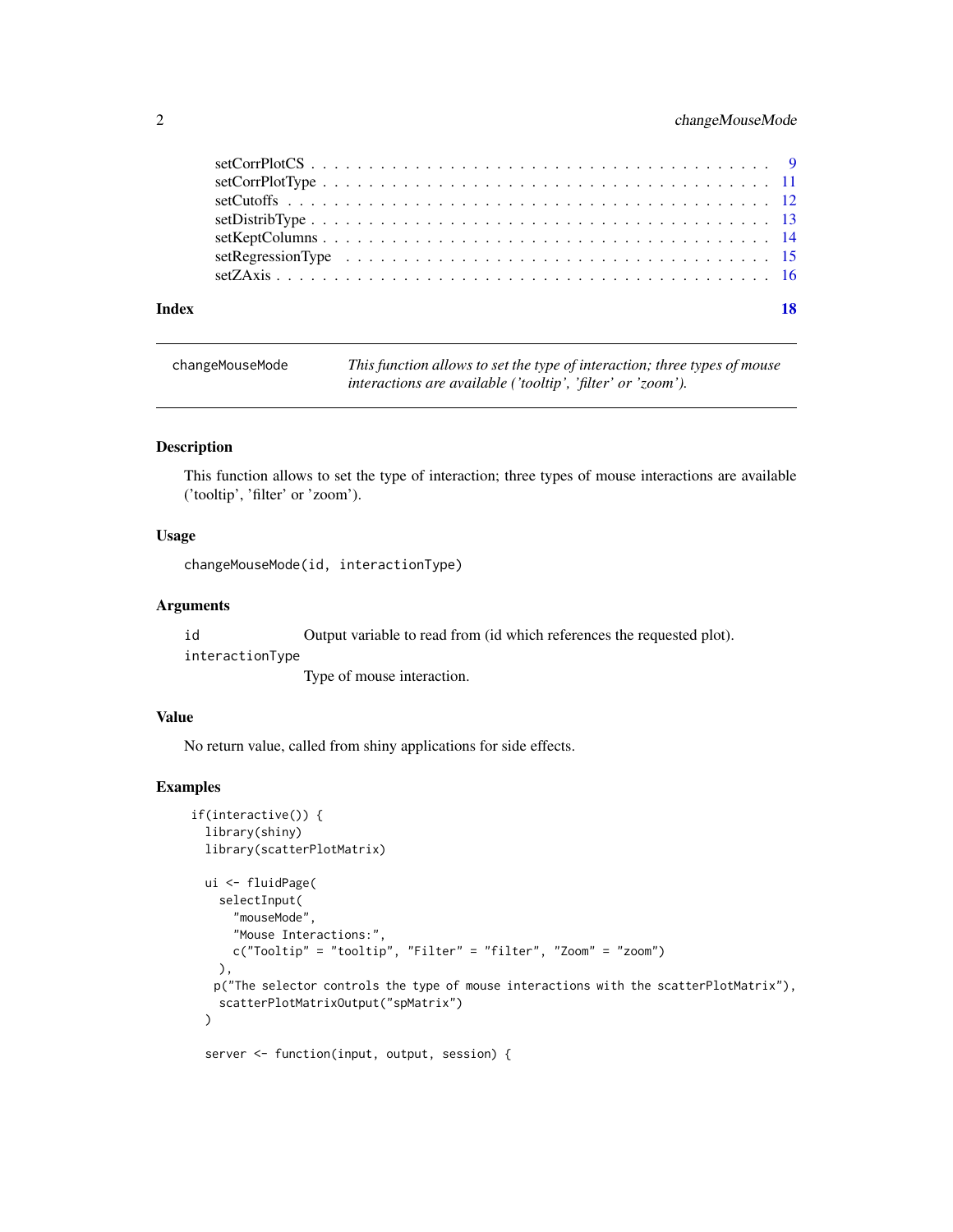# <span id="page-2-0"></span>getPlotConfig 3

```
output$spMatrix <- renderScatterPlotMatrix({
      scatterPlotMatrix(iris)
    })
    observe({
      scatterPlotMatrix::changeMouseMode("spMatrix", input$mouseMode)
    })
  }
  shinyApp(ui, server)
}
```

| getPlotConfig | Asks to retrieve the plot configuration. Result will be sent through a |  |
|---------------|------------------------------------------------------------------------|--|
|               | <i>reactive input.</i>                                                 |  |

# Description

Asks to retrieve the plot configuration. Result will be sent through a reactive input.

#### Usage

```
getPlotConfig(id, configInputId)
```
# Arguments

id Output variable to read from (id which references the requested plot). configInputId Reactive input to write to.

# Value

No return value, called from shiny applications for side effects.

scatterPlotMatrix *htmlwidget for d3.js scatter plot matrix*

# Description

htmlwidget for d3.js scatter plot matrix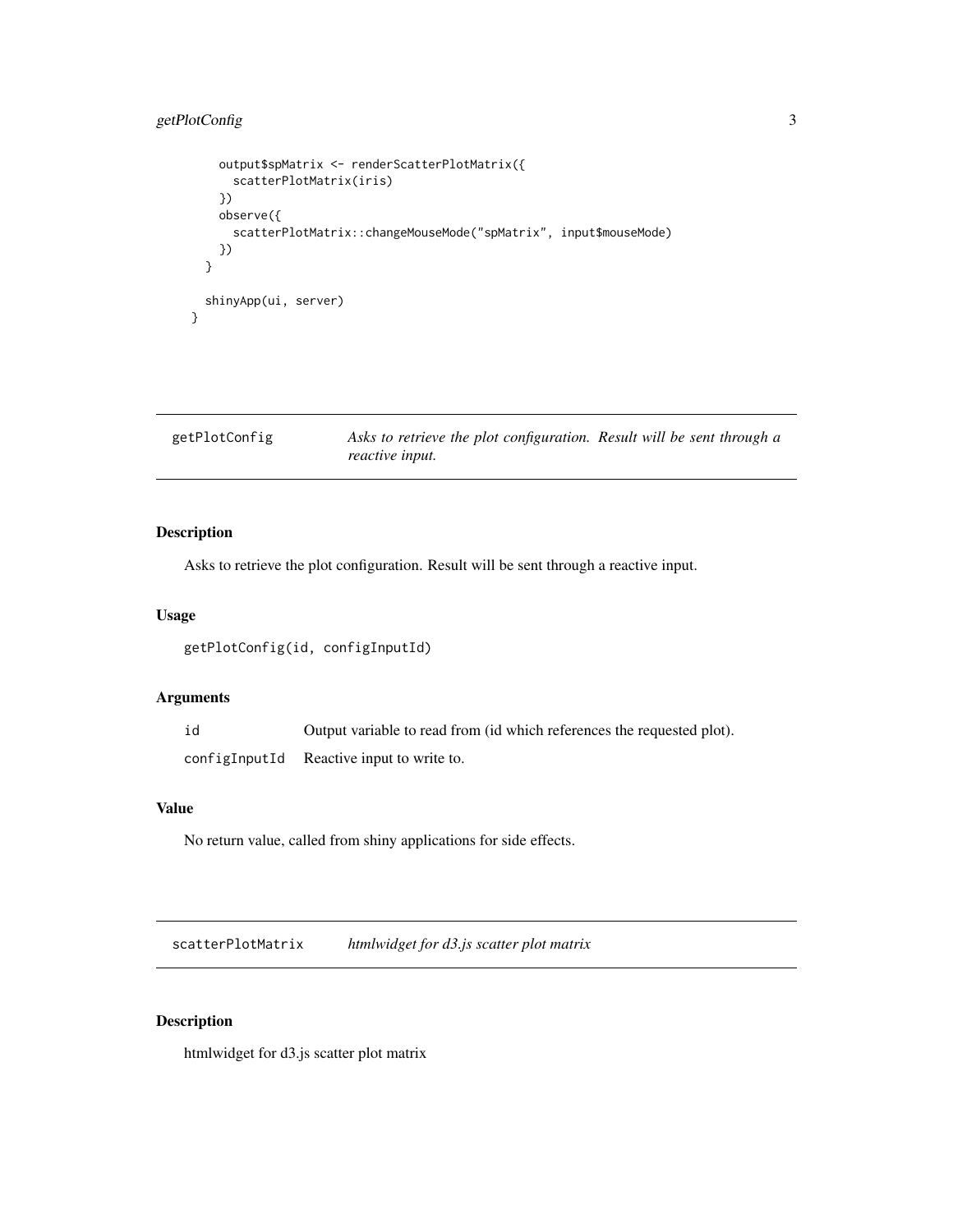# Usage

```
scatterPlotMatrix(
 data,
  categorical = NULL,
  inputColumns = NULL,
  cutoffs = NULL,
  keptColumns = NULL,
  zAxisDim = NULL,
  distribType = 2,
  regressionType = 0,
  corrPlotType = "Circles",
  corrPlotCS = NULL,
  rotateTitle = FALSE,
  columnLabels = NULL,
  continuousCS = "Viridis",
  categoricalCS = "Category10",
  eventInputId = NULL,
  controlWidgets = FALSE,
  cssRules = NULL,
 plotProperties = NULL,
  slidersPosition = NULL,
 width = NULL,
 height = NULL,elementId = NULL\lambda
```
#### Arguments

| data         | data.frame with data to use in the chart.                                                                                                                                                                                                                                                                                                                   |
|--------------|-------------------------------------------------------------------------------------------------------------------------------------------------------------------------------------------------------------------------------------------------------------------------------------------------------------------------------------------------------------|
| categorical  | List of list (one for each data column) containing the name of available cat-<br>egories, or NULL if column corresponds to continuous data; NULL is allowed,<br>meaning all columns are continuous.                                                                                                                                                         |
| inputColumns | List of boolean (one for each data column), TRUE for an input column, FALSE for<br>an output column; NULL is allowed, meaning all columns are inputs.                                                                                                                                                                                                       |
| cutoffs      | List of 'SpCutoff'; a 'SpCutoff' is a list defining a 'xDim', 'yDim' and a list of<br>'xyCutoff'; a 'xyCutoff' is a pair of 'cutoff' (one for x axis, one for y axis); a<br>'cutoff' is a list containing two values (min and max values) or NULL if there is<br>no cutoff to apply for this axis; NULL is allowed, meaning there is no cutoff to<br>apply. |
| keptColumns  | List of boolean (one for each data column), FALSE if column has to be ignored;<br>NULL is allowed, meaning all columns are available.                                                                                                                                                                                                                       |
| zAxisDim     | Name of the column represented by z axis (used to determine the color to at-<br>tribute to a point); NULL is allowed, meaning there is no coloring to apply.                                                                                                                                                                                                |
| distribType  | Binary code indicating the type of distribution plot (bit 1: density plot, bit 2:<br>histogram).                                                                                                                                                                                                                                                            |
|              | regressionType Binary code indicating the type of regression plot (bit 1: linear, bit 2: loess).                                                                                                                                                                                                                                                            |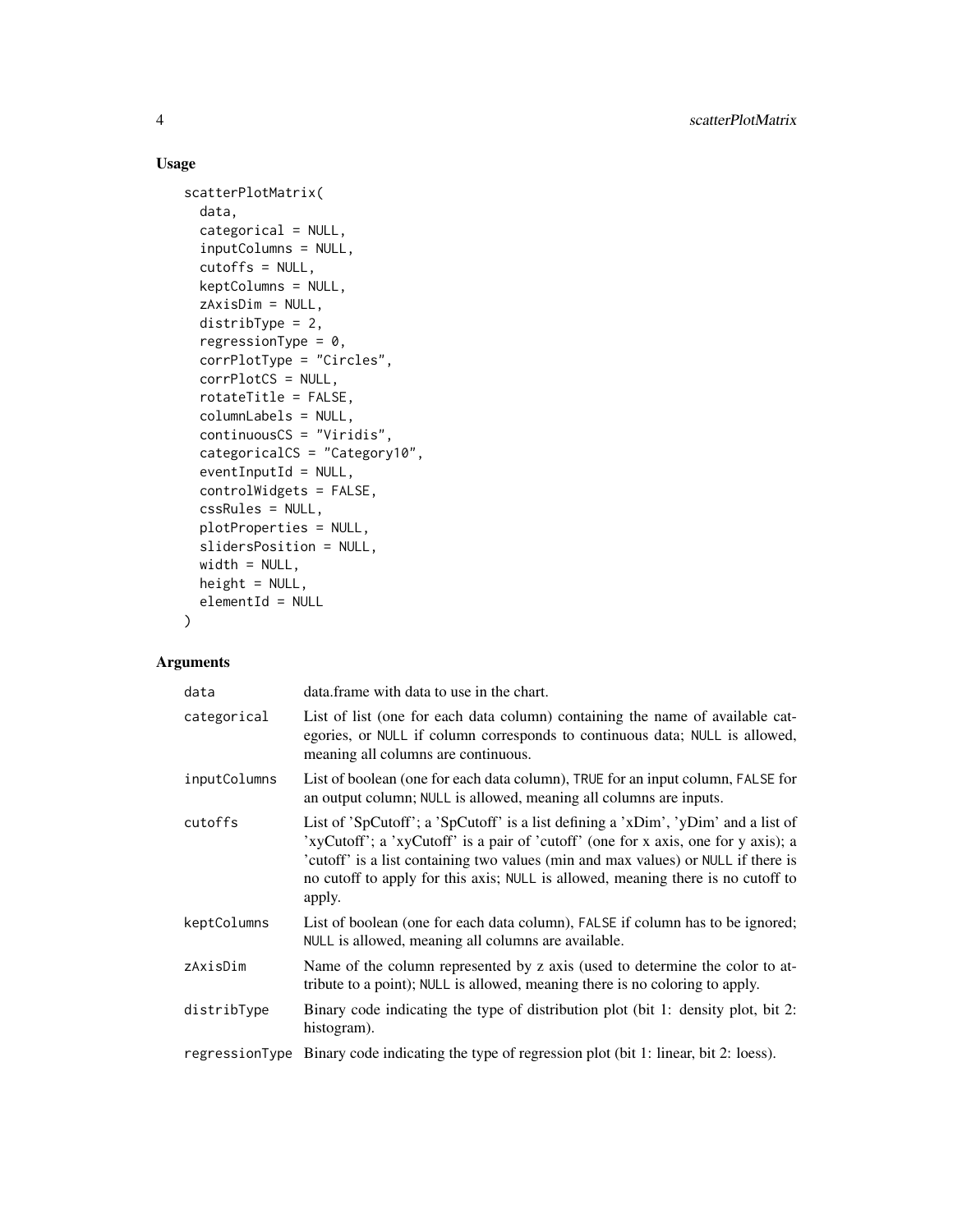- corrPlotType String indicating the type of correlation plots to use. Supported values: Circles to use a circle tree map; Text to display values of correlation as colored text labels (color scale domain is [-1; 1]); AbsText to display values of correlation as colored text labels (color scale domain is [0; 1], absolute value of correlations is used); Empty to not display values of correlation; default value is Circles.
- corrPlotCS Name of the color Scale to use for correlation plot when plot type is 'Text' or 'AbsText'; supported names: "Viridis", "Inferno", "Magma", "Plasma", "Warm", "Cool", "Rainbow", "CubehelixDefault", "Blues","Greens", "Greys", "Oranges", "Purples", "Reds", "BuGn", "BuPu", "GnBu", "OrRd", "PuBuGn","PuBu", "PuRd", "RdBu", "RdPu", "YlGnBu", "YlGn", "YlOrBr", "YlOrRd"; default value is NULL, which corresponds to "RdBu" if corrPlotType is Text, or "Blues" if corrPlotType is AbsText.
- rotateTitle TRUE if column title must be rotated.
- columnLabels List of string (one for each data column) to display in place of column name found in data, or NULL if there is no alternative name; NULL is allowed, meaning all columns are without alternative name; <br> can be used to insert line breaks.
- continuousCS Name of the color Scale to use for continuous data; supported names: "Viridis", "Inferno", "Magma", "Plasma", "Warm", "Cool", "Rainbow", "CubehelixDefault", "Blues","Greens", "Greys", "Oranges", "Purples", "Reds", "BuGn", "BuPu", "GnBu", "OrRd", "PuBuGn","PuBu", "PuRd", "RdBu", "RdPu", "YlGnBu", "YlGn", "YlOrBr", "YlOrRd"; default value is Viridis.
- categoricalCS Name of the color Scale to use for categorical data; supported names: Category10, Accent, Dark2, Paired, Set1; default value is Category10.
- eventInputId When plot event occured, reactive input to write to; NULL is allowed, default value is 'plotEvent'. An event is a list with two named elements 'type' and 'value'. If 'type' is 'zAxisChange', it means the coloration of points has changed, (probably because an header of column has been clicked), and 'value' is a name of column (or NULL).
- controlWidgets Tells if some widgets must be available to control plot; NULL is allowed, meaning that '!HTMLWidgets.shinyMode' is to use; default value is FALSE.
- cssRules CSS rules to add. Must be a named list of the form list(selector = declarations), where selector is a valid CSS selector and declarations is a string or vector of declarations.
- plotProperties Adjust some properties which can not be set through CSS (mainly size, color and opacity of points). Default value is NULL which is equivalent to: list( noCatColor  $=$  "#43665e", watermarkColor = "#ddd", point = list( alpha = 0.5, radius = 2), regression = list( $strokeWidth = 4)$ )

slidersPosition

- Set initial position of sliders, specifying which columns intervals are visible. Default value is NULL which is equivalent to: list( $\dim$ Count = 8, xStartingDimIndex =  $1$ , yStartingDimIndex =  $1$ )
- width Integer in pixels defining the width of the widget.
- height Integer in pixels defining the height of the widget.
- elementId Unique CSS selector id for the widget.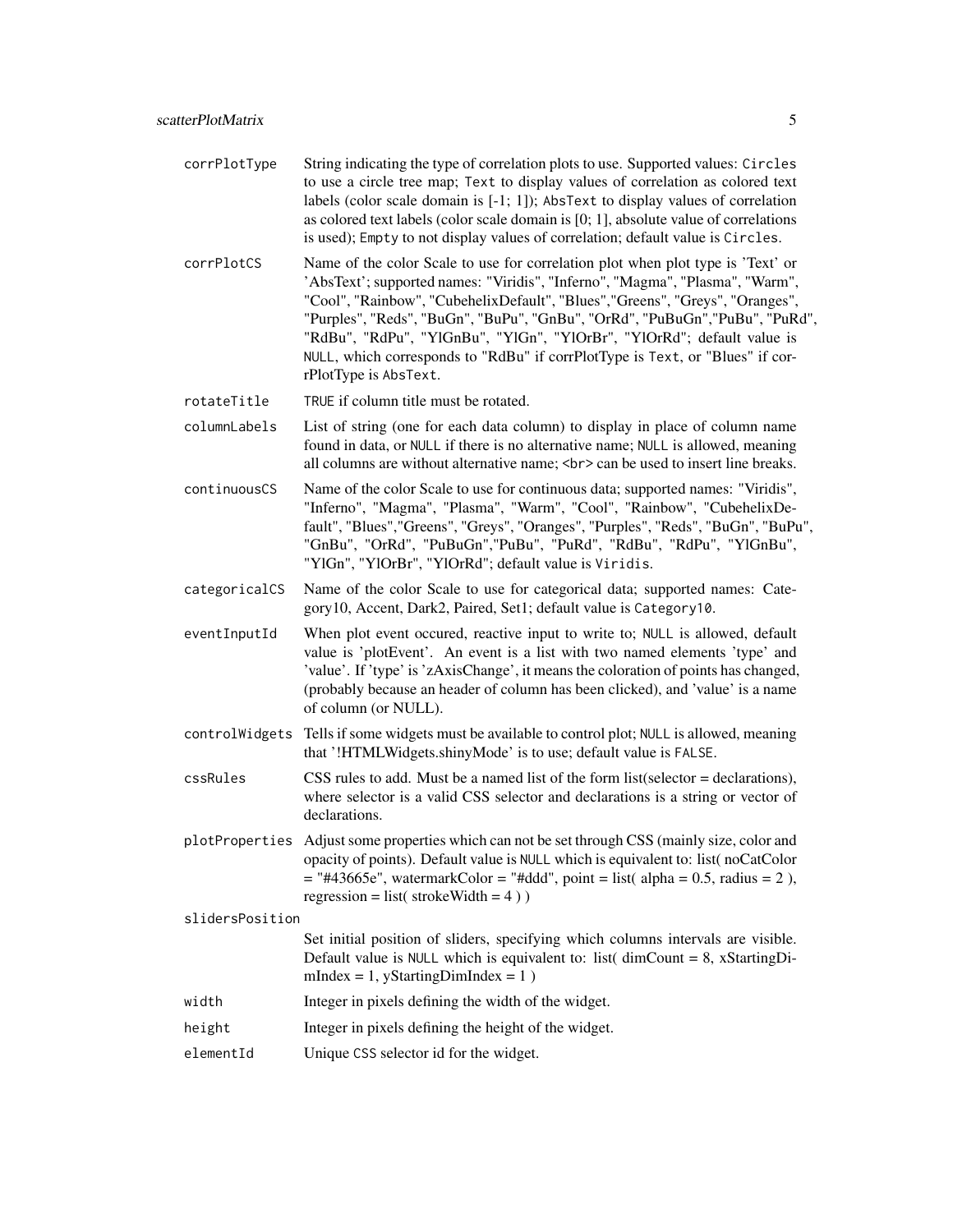#### Examples

```
if(interactive()) {
  library(scatterPlotMatrix)
  scatterPlotMatrix(iris, zAxisDim = "Species")
  # Each point has a color depending of its 'Species' value
 categorical <- list(NULL, c(4, 6, 8), NULL, NULL, NULL, NULL, NULL, c(0, 1), c(0, 1), 3:5, 1:8)
  scatterPlotMatrix(mtcars, categorical = categorical, zAxisDim = "cyl")
  # 'cyl' and four last columns have a box representation for its categories
  # (use top slider to see the last three columns)
  scatterPlotMatrix(iris, zAxisDim = "Species", distribType = 1)
  # Distribution plots are of type 'density plot' (instead of histogram)
  scatterPlotMatrix(iris, zAxisDim = "Species", regressionType = 1)
  # Add linear regression plots
  columnLabels <- gsub("\\.", "<br/>>br>", colnames(iris))
  scatterPlotMatrix(iris, zAxisDim = "Species", columnLabels = columnLabels)
 # Given names are displayed in place of dataset column names; <br> is used to insert line breaks
  scatterPlotMatrix(iris, cssRules = list(
      ".jitterZone" = "fill: pink",
      ".tick text" = c("fill: red", "font-size: 1.8em")
  ))
  # Background of plot is pink and text of axes ticks is red and greater
  scatterPlotMatrix(iris, plotProperties = list(
   noCatColor = "DarkCyan",
   point = list(
      alpha = 0.3,
      radius = 4)
  ))
  # Points of plots are different:
  # two times greater, with opacity reduced from 0.5 to 0.3, and a 'DarkCyan' color
}
```
scatterPlotMatrix-shiny

*Shiny bindings for scatterPlotMatrix*

#### **Description**

Output and render functions for using scatterPlotMatrix within Shiny applications and interactive Rmd documents.

<span id="page-5-0"></span>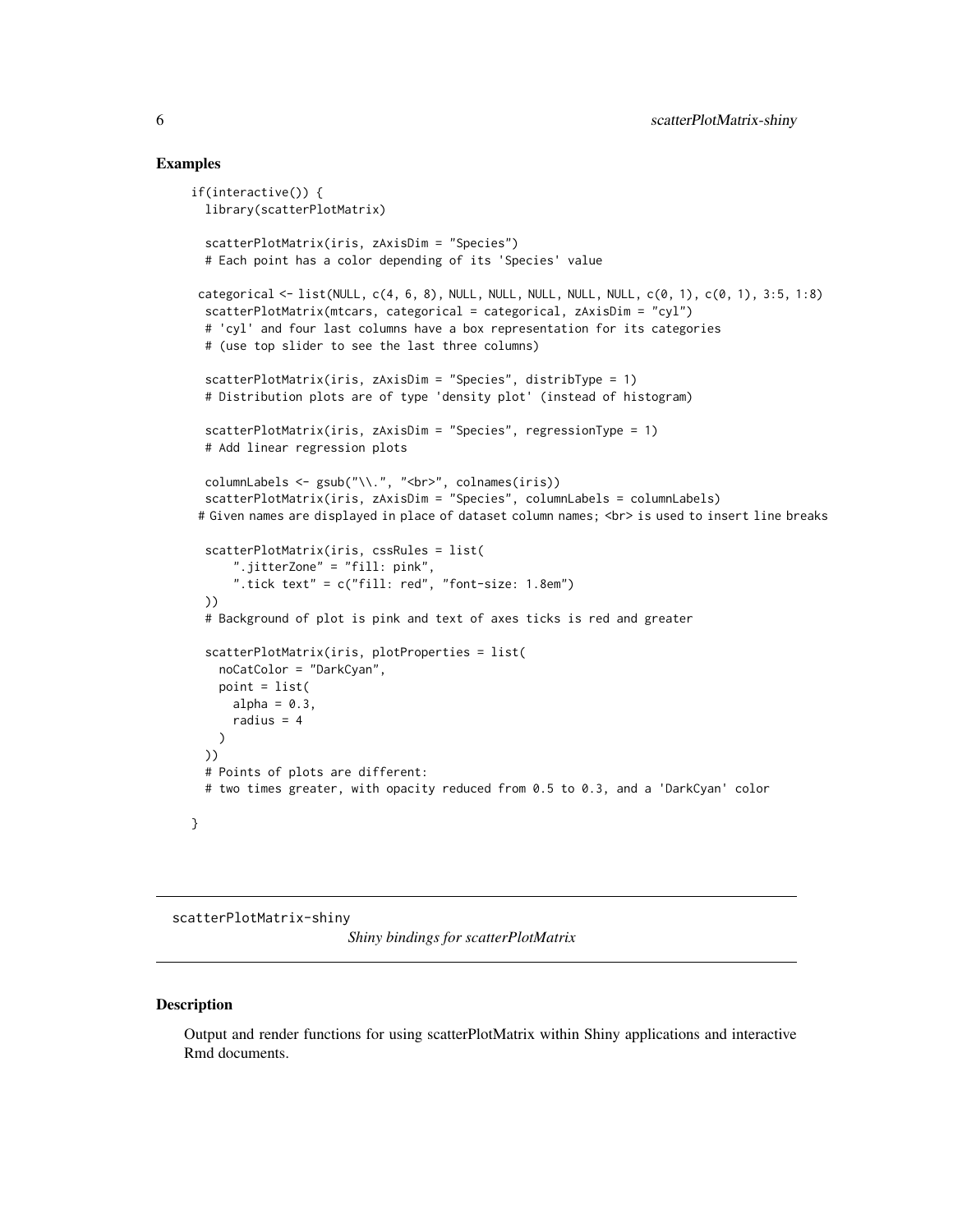#### <span id="page-6-0"></span>Usage

```
scatterPlotMatrixOutput(outputId, width = "100%", height = "600px")
```

```
renderScatterPlotMatrix(expr, env = parent.frame(), quoted = FALSE)
```
#### Arguments

| output variable to read from                                                                                                      |
|-----------------------------------------------------------------------------------------------------------------------------------|
| Must be a valid CSS unit (like '100%', '400px', 'auto') or a number, which<br>will be coerced to a string and have 'px' appended. |
| An expression that generates a scatterPlotMatrix                                                                                  |
| The environment in which to evaluate expr.                                                                                        |
| Is expr a quoted expression (with $\text{quote}()$ )? This is useful if you want to save<br>an expression in a variable.          |
|                                                                                                                                   |

```
setCategoricalColorScale
```
*Tells which color scale to use for categorical columns.*

# Description

Tells which color scale to use for categorical columns.

# Usage

setCategoricalColorScale(id, categoricalCsId)

# Arguments

id Output variable to read from (id which references the requested plot).

categoricalCsId

One of the available color scale ids (Category10, Accent, Dark2, Paired, Set1).

# Value

No return value, called from shiny applications for side effects.

```
if(interactive()) {
  library(shiny)
 library(scatterPlotMatrix)
 ui <- fluidPage(
    selectInput(
      "categoricalCsSelect",
```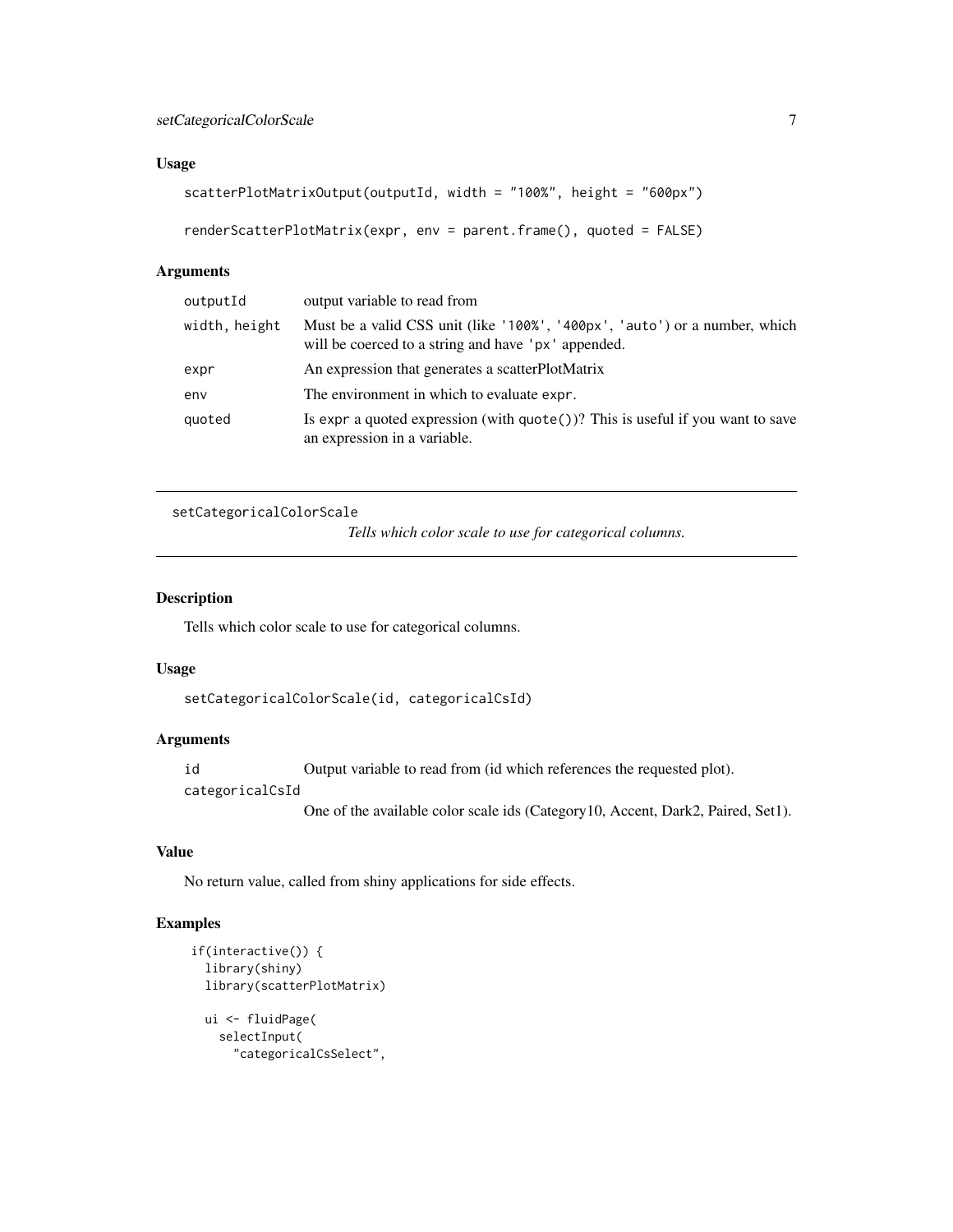```
"Categorical Color Scale:",
      choices = list(
        "Category10" = "Category10", "Accent" = "Accent", "Dark2" = "Dark2",
        "Paired" = "Paired", "Set1" = "Set1"
      ),
      selected = "Category10"
   ),
  p("The selector controls the colors used when reference column is of type categorical"),
    scatterPlotMatrixOutput("spMatrix")
 \lambdaserver <- function(input, output, session) {
    output$spMatrix <- renderScatterPlotMatrix({
      scatterPlotMatrix(iris, zAxisDim = "Species")
    })
    observeEvent(input$categoricalCsSelect, {
     scatterPlotMatrix::setCategoricalColorScale("spMatrix", input$categoricalCsSelect)
    })
 }
 shinyApp(ui, server)
}
```

```
setContinuousColorScale
```
*Tells which color scale to use for continuous columns.*

#### Description

Tells which color scale to use for continuous columns.

#### Usage

```
setContinuousColorScale(id, continuousCsId)
```
#### Arguments

```
id Output variable to read from (id which references the requested plot).
```
continuousCsId One of the available color scale ids ("Viridis", "Inferno", "Magma", "Plasma", "Warm", "Cool", "Rainbow", "CubehelixDefault", "Blues","Greens", "Greys", "Oranges", "Purples", "Reds", "BuGn", "BuPu", "GnBu", "OrRd", "PuBuGn","PuBu", "PuRd", "RdBu", "RdPu", "YlGnBu", "YlGn", "YlOrBr", "YlOrRd").

#### Value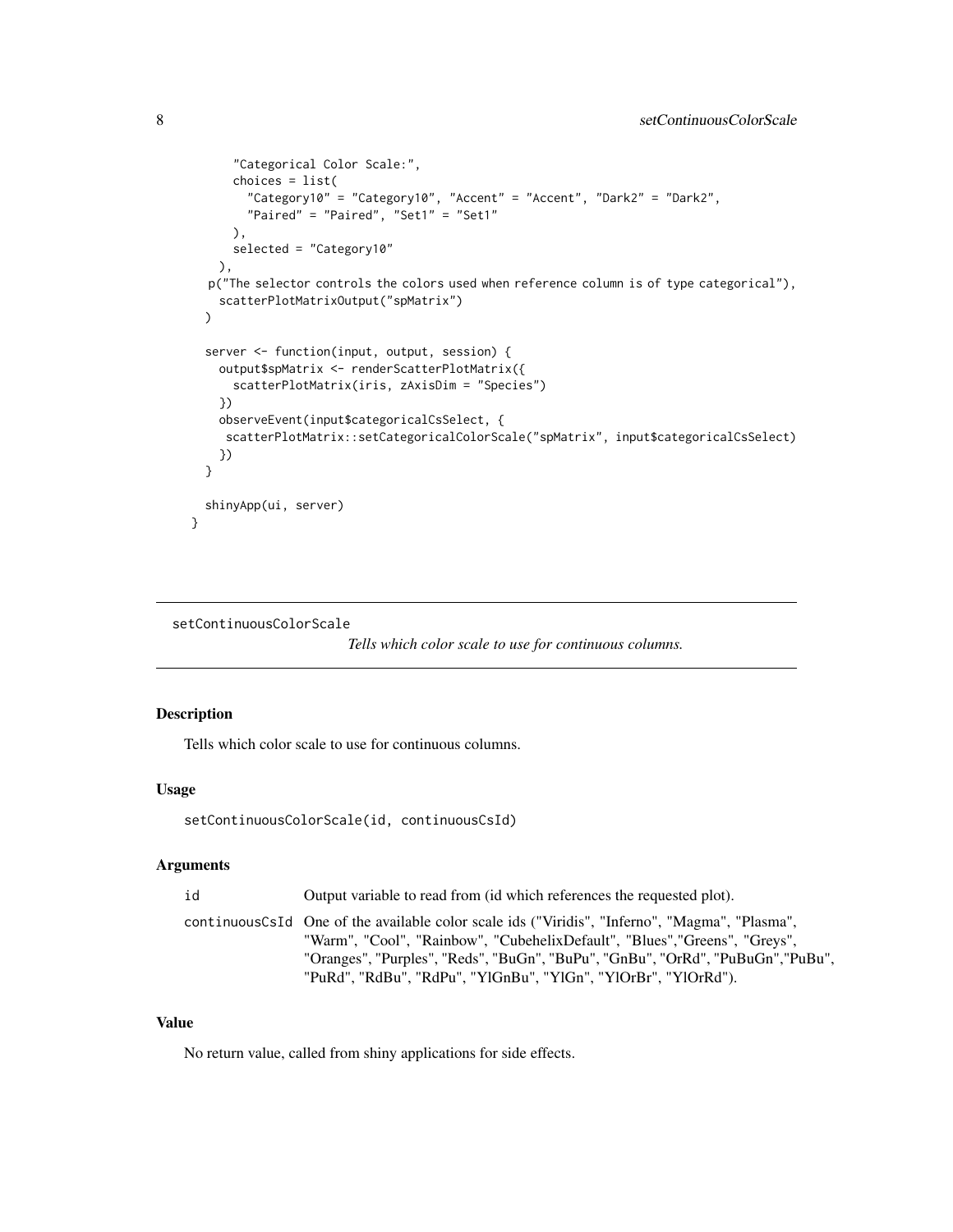# <span id="page-8-0"></span>setCorrPlotCS 9

#### Examples

```
if(interactive()) {
 library(shiny)
  library(scatterPlotMatrix)
  ui <- fluidPage(
    selectInput(
      "continuousCsSelect",
      "Continuous Color Scale:",
      choices = list(
        "Viridis" = "Viridis", "Inferno" = "Inferno", "Magma" = "Magma",
        "Plasma" = "Plasma", "Warm" = "Warm", "Cool" = "Cool", "Rainbow" ="Rainbow",
        "CubehelixDefault" = "CubehelixDefault", "Blues" = "Blues",
        "Greens" = "Greens", "Greys" = "Greys", "Oranges" = "Oranges",
        "Purples" = "Purples", "Reds" = "Reds", "BuGn" = "BuGn", "BuPu" = "BuPu",
        "GnBu" = "GnBu", "OrRd" = "OrRd", "PuBuGn" = "PuBuGn", "PuBu" = "PuBu",
        "PuRd" = "PuRd", "RdBu" = "RdBu", "RdPu" = "RdPu", "YlGnBu" = "YlGnBu",
        "YlGn" = "YlGn", "YlOrBr" = "YlOrBr", "YlOrRd" = "YlOrRd"
      ),
      selected = "Viridis"
    ),
  p("The selector controls the colors used when reference column is of type continuous"),
    scatterPlotMatrixOutput("spMatrix")
  )
  server <- function(input, output, session) {
    output$spMatrix <- renderScatterPlotMatrix({
      scatterPlotMatrix(iris, zAxisDim = "Sepal.Length")
    })
    observeEvent(input$continuousCsSelect, {
      scatterPlotMatrix::setContinuousColorScale("spMatrix", input$continuousCsSelect)
    })
  }
  shinyApp(ui, server)
}
```

| setCorrPlotCS | Tells which color scale to use for correlation plots. |  |  |
|---------------|-------------------------------------------------------|--|--|
|---------------|-------------------------------------------------------|--|--|

#### Description

Tells which color scale to use for correlation plots.

#### Usage

```
setCorrPlotCS(id, corrPlotCsId)
```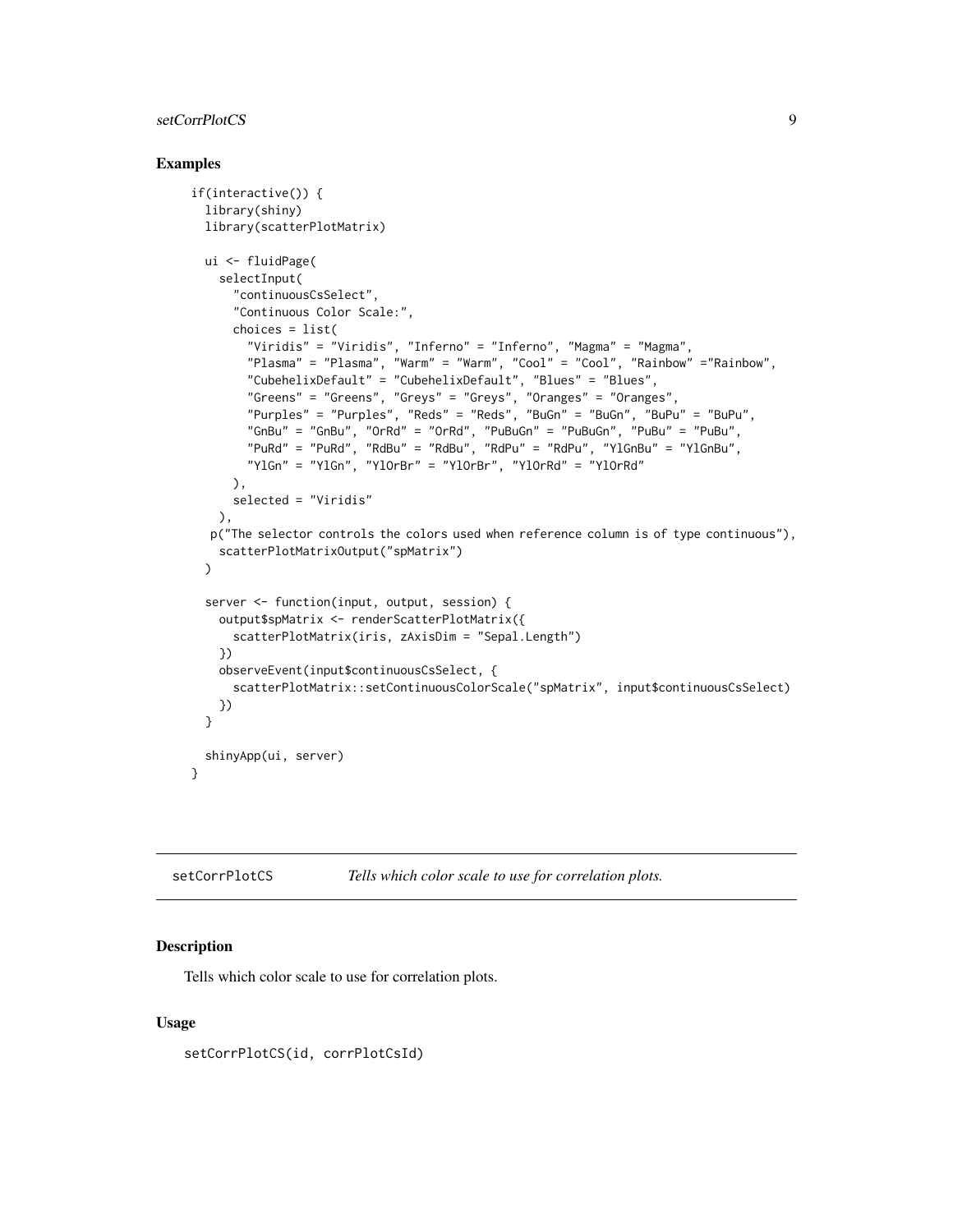#### **Arguments**

| id           | Output variable to read from (id which references the requested plot).                                                                                                                                                                                                                                            |
|--------------|-------------------------------------------------------------------------------------------------------------------------------------------------------------------------------------------------------------------------------------------------------------------------------------------------------------------|
| corrPlotCsId | One of the available color scale ids ("Viridis", "Inferno", "Magma", "Plasma",<br>"Warm", "Cool", "Rainbow", "CubehelixDefault", "Blues", "Greens", "Greys",<br>"Oranges", "Purples", "Reds", "BuGn", "BuPu", "GnBu", "OrRd", "PuBuGn", "PuBu",<br>"PuRd", "RdBu", "RdPu", "YlGnBu", "YlGn", "YlOrBr", "YlOrRd"). |
|              |                                                                                                                                                                                                                                                                                                                   |

#### Value

No return value, called from shiny applications for side effects.

```
if(interactive()) {
  library(shiny)
  library(scatterPlotMatrix)
  ui <- fluidPage(
    selectInput(
      "corrPlotCsSelect",
      "Correlation Plot Color Scale:",
      choices = list(
        "Viridis" = "Viridis", "Inferno" = "Inferno", "Magma" = "Magma",
        "Plasma" = "Plasma", "Warm" = "Warm", "Cool" = "Cool", "Rainbow" ="Rainbow",
       "CubehelixDefault" = "CubehelixDefault", "Blues" = "Blues",
        "Greens" = "Greens", "Greys" = "Greys", "Oranges" = "Oranges",
       "Purples" = "Purples", "Reds" = "Reds", "BuGn" = "BuGn", "BuPu" = "BuPu",
        "GnBu" = "GnBu", "OrRd" = "OrRd", "PuBuGn" = "PuBuGn", "PuBu" = "PuBu",
        "PuRd" = "PuRd", "RdBu" = "RdBu", "RdPu" = "RdPu", "YlGnBu" = "YlGnBu",
        "YlGn" = "YlGn", "YlOrBr" = "YlOrBr", "YlOrRd" = "YlOrRd"
      ),
      selected = "Plasma"
    ),
    p("The selector controls the color scale to use for correlation plot
      when plot type is 'Text' or 'AbsText'"),
    scatterPlotMatrixOutput("spMatrix")
  )
  server <- function(input, output, session) {
    output$spMatrix <- renderScatterPlotMatrix({
      scatterPlotMatrix(iris, corrPlotType = "Text")
    })
    observeEvent(input$corrPlotCsSelect, {
      scatterPlotMatrix::setCorrPlotCS("spMatrix", input$corrPlotCsSelect)
    })
  }
  shinyApp(ui, server)
}
```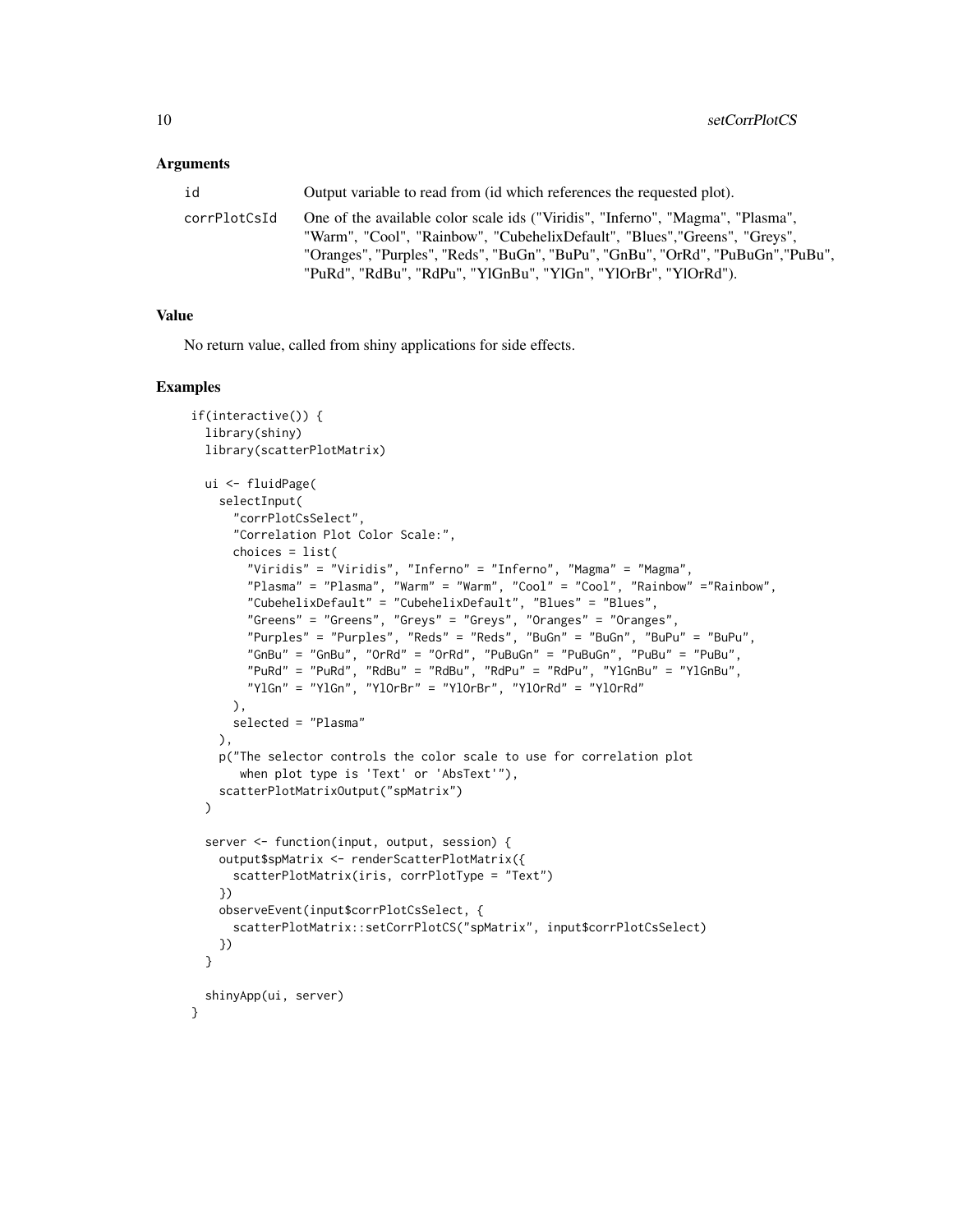<span id="page-10-0"></span>setCorrPlotType *Tells which type of correlation plot to use.*

#### Description

Tells which type of correlation plot to use.

# Usage

```
setCorrPlotType(id, corrPlotType)
```
#### Arguments

| id           | Output variable to read from (id which references the requested plot).       |
|--------------|------------------------------------------------------------------------------|
| corrPlotType | One of the available correlation plot types (Empty, Circles, Text, AbsText). |

# Value

No return value, called from shiny applications for side effects.

```
if(interactive()) {
 library(shiny)
  library(scatterPlotMatrix)
  ui <- fluidPage(
    selectInput(
      "corrPlotTypeSelect",
      "Correlation Plot Type:",
      choices = list(
        "Empty" = "Empty",
        "Circles" = "Circles",
        "Text" = "Text",
        "AbsText" = "AbsText"
      ),
      selected = "Circles"
    ),
   p("The selector controls the type of correlation to use"),
    scatterPlotMatrixOutput("spMatrix")
  )
  server <- function(input, output, session) {
    output$spMatrix <- renderScatterPlotMatrix({
      scatterPlotMatrix(iris, zAxisDim = "Sepal.Length", continuousCS = "Plasma")
    })
    observeEvent(input$corrPlotTypeSelect, {
      scatterPlotMatrix::setCorrPlotType("spMatrix", input$corrPlotTypeSelect)
    })
```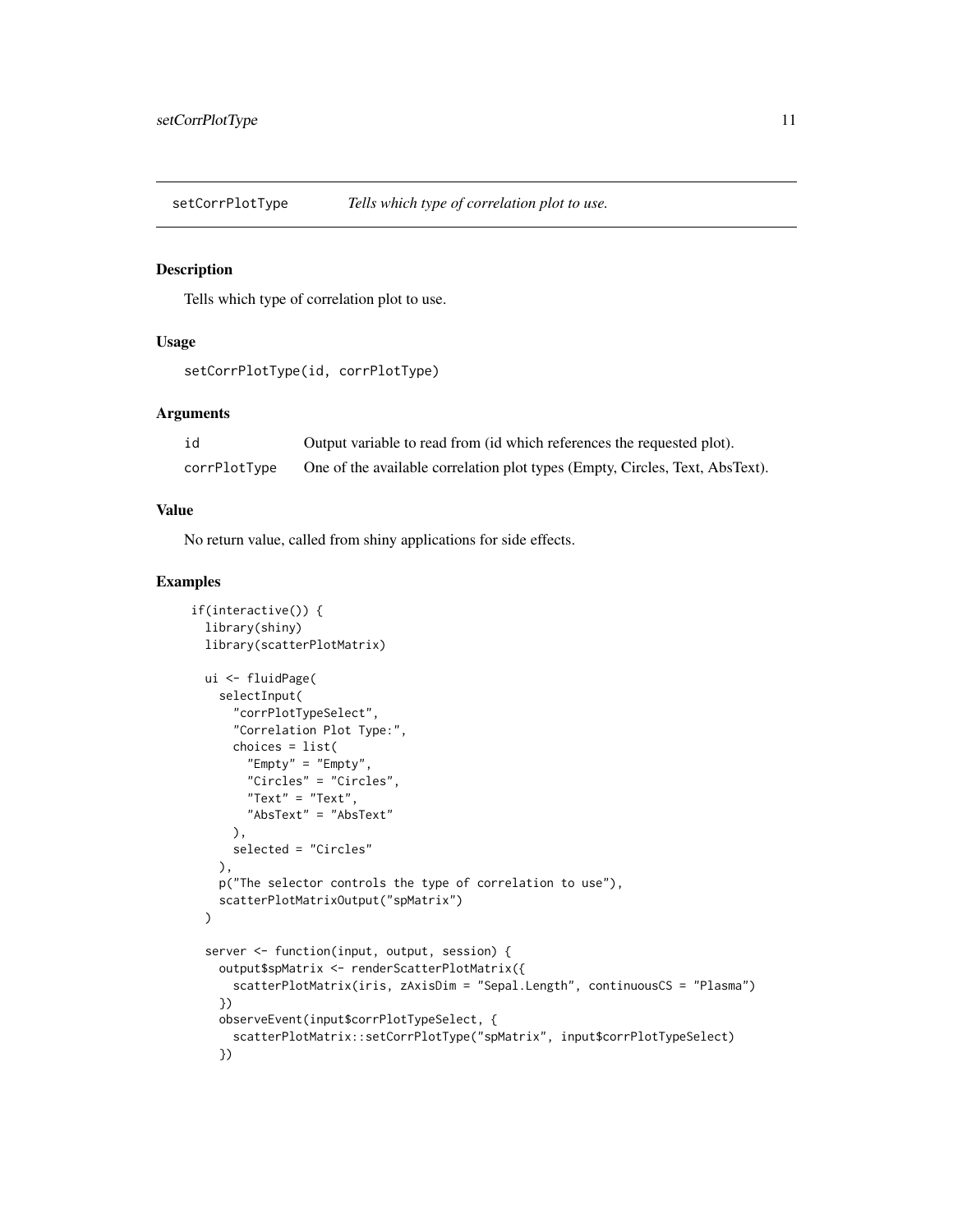```
}
  shinyApp(ui, server)
}
```
setCutoffs *Cutoffs values*

# Description

Tells which cutoffs to use for each pair of columns.

# Usage

```
setCutoffs(id, cutoffs)
```
# Arguments

| id      | output variable to read from (id which references the requested plot)                                                                                                                                                                                                                                                                                       |
|---------|-------------------------------------------------------------------------------------------------------------------------------------------------------------------------------------------------------------------------------------------------------------------------------------------------------------------------------------------------------------|
| cutoffs | List of 'SpCutoff'; a 'SpCutoff' is a list defining a 'xDim', 'yDim' and a list of<br>'xyCutoff'; a 'xyCutoff' is a pair of 'cutoff' (one for x axis, one for y axis); a<br>'cutoff' is a list containing two values (min and max values) or NULL if there is<br>no cutoff to apply for this axis; NULL is allowed, meaning there is no cutoff to<br>apply. |

#### Details

It's possible to filter some points by defining cutoffs to apply to columns.

#### Value

No return value, called from shiny applications for side effects.

```
if(interactive()) {
 library(shiny)
 library(scatterPlotMatrix)
 ui <- fluidPage(
    checkboxInput("setosaCB", "Setosa", TRUE),
    checkboxInput("versicolorCB", "Versicolor", TRUE),
    checkboxInput("viginicaCB", "Viginica", TRUE),
    scatterPlotMatrixOutput("spMatrix")
  )
  server <- function(input, output, session) {
    output$spMatrix <- renderScatterPlotMatrix({
```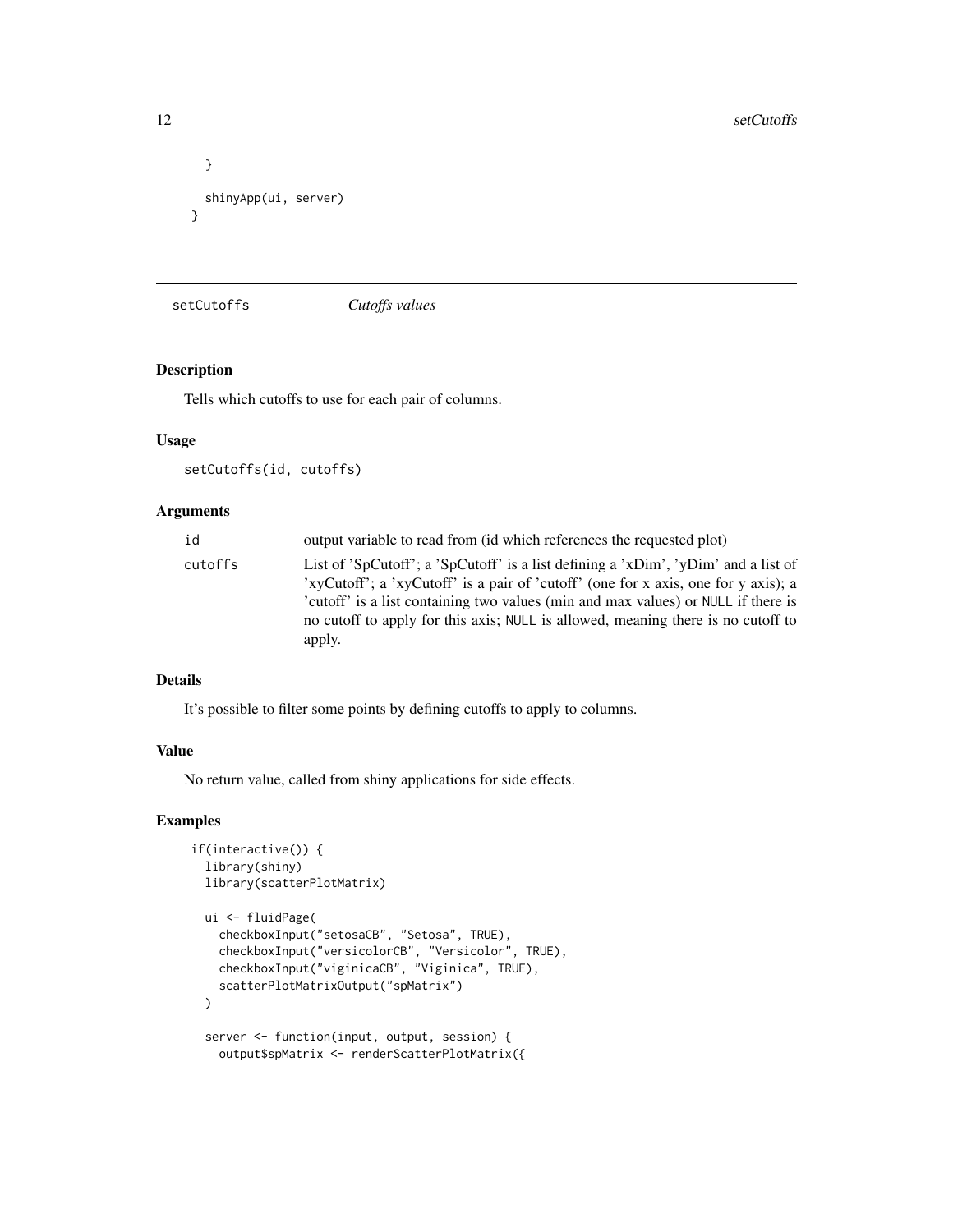```
scatterPlotMatrix(
        data = iris,
        zAxisDim = "Species"
      )
    })
    observe({
      speciesCBs = c(input$setosaCB, input$versicolorCB, input$viginicaCB)
      toKeepIndexes <- Filter(function(i) speciesCBs[i], 1:length(speciesCBs))
      xyCutoffs <- sapply(toKeepIndexes, function(i) {
        list(list(NULL, c(i - 1.1, i - 0.9)))
      })
      scatterPlotMatrix::setCutoffs("spMatrix", list(
        list(xDim="Sepal.Length", yDim="Species", xyCutoffs = xyCutoffs)
      ))
    })
  }
  shinyApp(ui, server)
}
```
setDistribType *Tells which type of representation to use for distribution plots.*

#### Description

Tells which type of representation to use for distribution plots.

#### Usage

```
setDistribType(id, distribType)
```
#### Arguments

| id          | Output variable to read from (id which references the requested plot).                           |
|-------------|--------------------------------------------------------------------------------------------------|
| distribTvpe | Binary code indicating the type of distribution plot (bit 1: histogram, bit 2:<br>density plot). |

#### Value

No return value, called from shiny applications for side effects.

```
if(interactive()) {
 library(shiny)
 library(scatterPlotMatrix)
 ui <- fluidPage(
```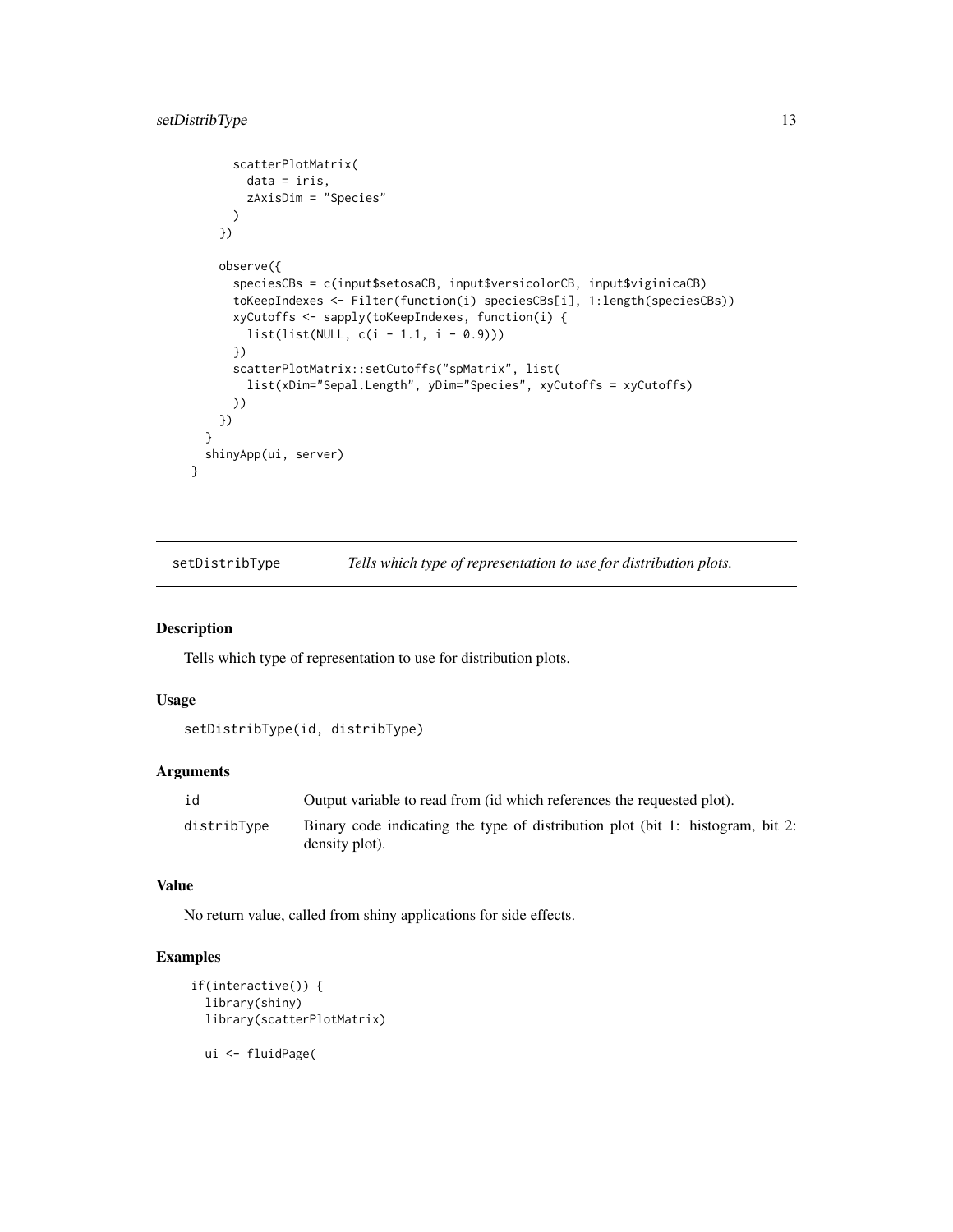```
selectInput(
      "distribType",
      "Distribution Representation:",
      choices = list("History <math>z</math>, "Density Plot" = 1),selected = 2
    ),
    p("The selector controls type of representation to use for distribution plots"),
    scatterPlotMatrixOutput("spMatrix")
 \lambdaserver <- function(input, output, session) {
    output$spMatrix <- renderScatterPlotMatrix({
      scatterPlotMatrix(iris)
    })
    observeEvent(input$distribType, {
      scatterPlotMatrix::setDistribType("spMatrix", input$distribType)
    })
  }
  shinyApp(ui, server)
}
```
setKeptColumns *Column visibility*

# Description

Tells which columns have to be visible.

#### Usage

```
setKeptColumns(id, keptColumns)
```
# Arguments

| id          | Output variable to read from (id which references the requested plot).                                                                                                                         |
|-------------|------------------------------------------------------------------------------------------------------------------------------------------------------------------------------------------------|
| keptColumns | Vector of boolean (one for each data column), FALSE if column has to be hid-<br>den. A named list can also be provided to only indicate which columns must be<br>assigned to a new visibility. |

# Value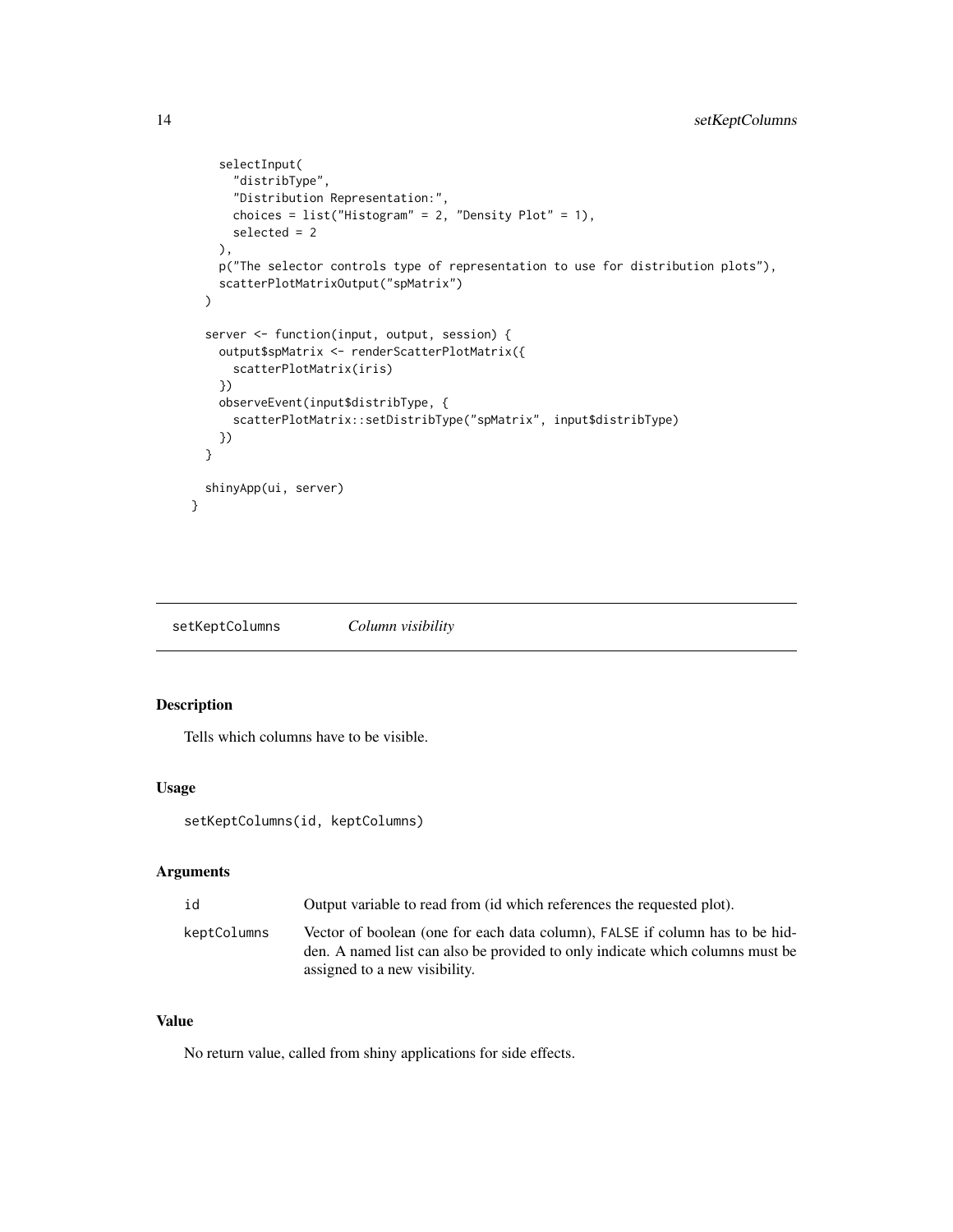# <span id="page-14-0"></span>setRegressionType 15

# Examples

```
if(interactive()) {
 library(shiny)
  library(scatterPlotMatrix)
  ui <- fluidPage(
    checkboxInput("hideColumnsCB", "Hide last columns", FALSE),
    p("The check box controls the visibility of the two last columns"),
    scatterPlotMatrixOutput("spMatrix")
  )
  server <- function(input, output, session) {
    output$spMatrix <- renderScatterPlotMatrix({
      scatterPlotMatrix(iris)
    })
    observeEvent(input$hideColumnsCB, {
      keptColumns <- vapply(
        1:ncol(iris),
        function(i) {
          return(ifelse(input$hideColumnsCB, ncol(iris) - i >= 2, TRUE))
        },
        logical(1)
      )
      scatterPlotMatrix::setKeptColumns("spMatrix", keptColumns)
    })
  }
  shinyApp(ui, server)
}
```
setRegressionType *Tells which type of regression to use for regression plots.*

## Description

Tells which type of regression to use for regression plots.

#### Usage

```
setRegressionType(id, regressionType)
```
# Arguments

id Output variable to read from (id which references the requested plot). regressionType Binary code indicating the type of regression plot (bit 1: linear, bit 2: loess).

# Value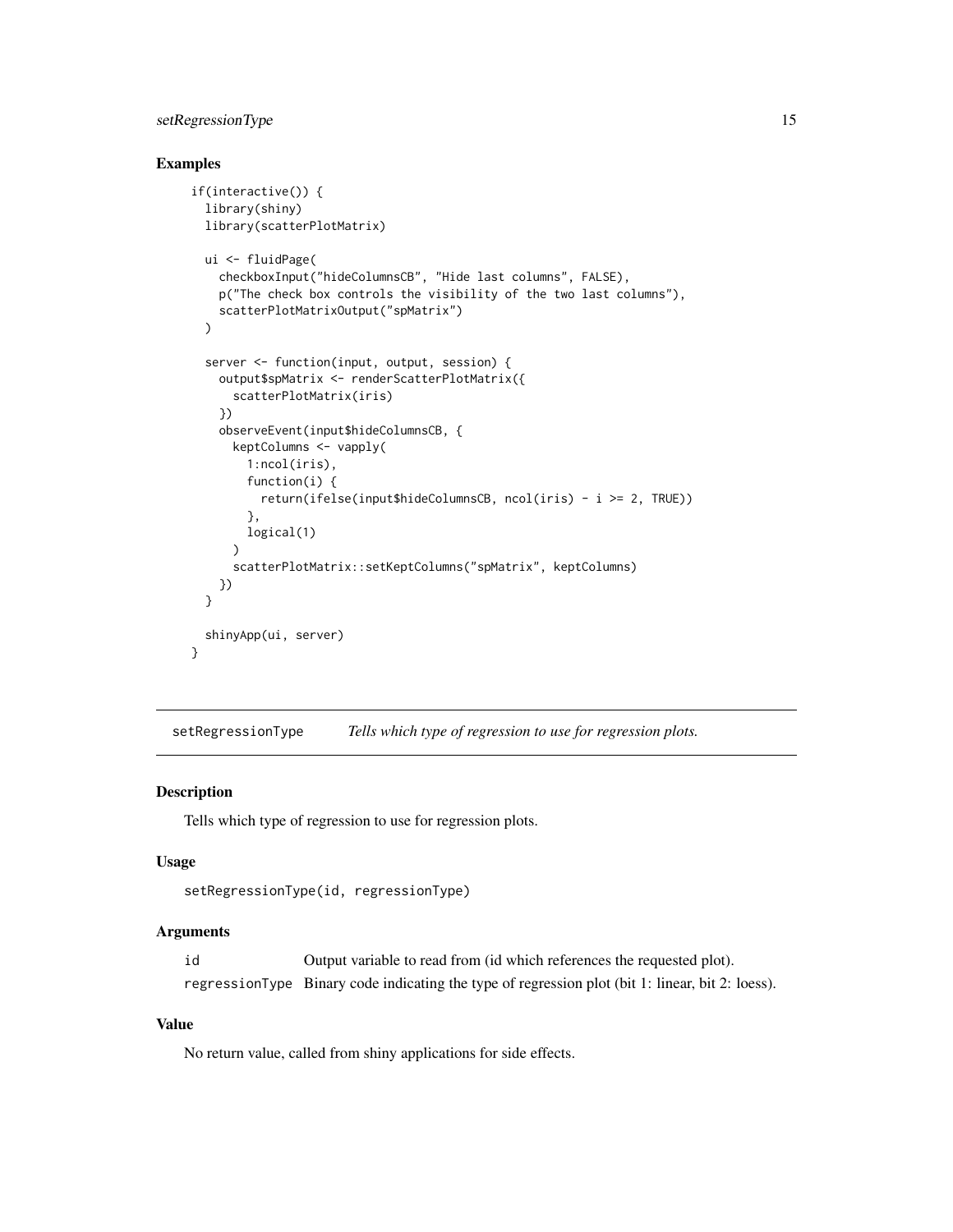# Examples

```
if(interactive()) {
 library(shiny)
  library(scatterPlotMatrix)
  ui <- fluidPage(
    checkboxInput("linearRegressionCB", "Linear Regression", FALSE),
    checkboxInput("loessCB", "Local Polynomial Regression", FALSE),
    p("The chech boxes controls type of regression to use for regression plots"),
    scatterPlotMatrixOutput("spMatrix")
  )
  server <- function(input, output, session) {
    output$spMatrix <- renderScatterPlotMatrix({
      scatterPlotMatrix(iris)
    })
    observe({
      linearFlag <- ifelse(input$linearRegressionCB, 1, 0)
      loessFlag <- ifelse(input$loessCB, 2, 0)
      scatterPlotMatrix::setRegressionType("spMatrix", linearFlag + loessFlag)
    })
  }
  shinyApp(ui, server)
}
```
setZAxis *Tells which dim is to display on Z axis.*

# Description

Tells which dim is to display on Z axis.

#### Usage

setZAxis(id, dim)

#### Arguments

| id  | Output variable to read from (id which references the requested plot). |
|-----|------------------------------------------------------------------------|
| dim | Is to display on X axis.                                               |

#### Value

<span id="page-15-0"></span>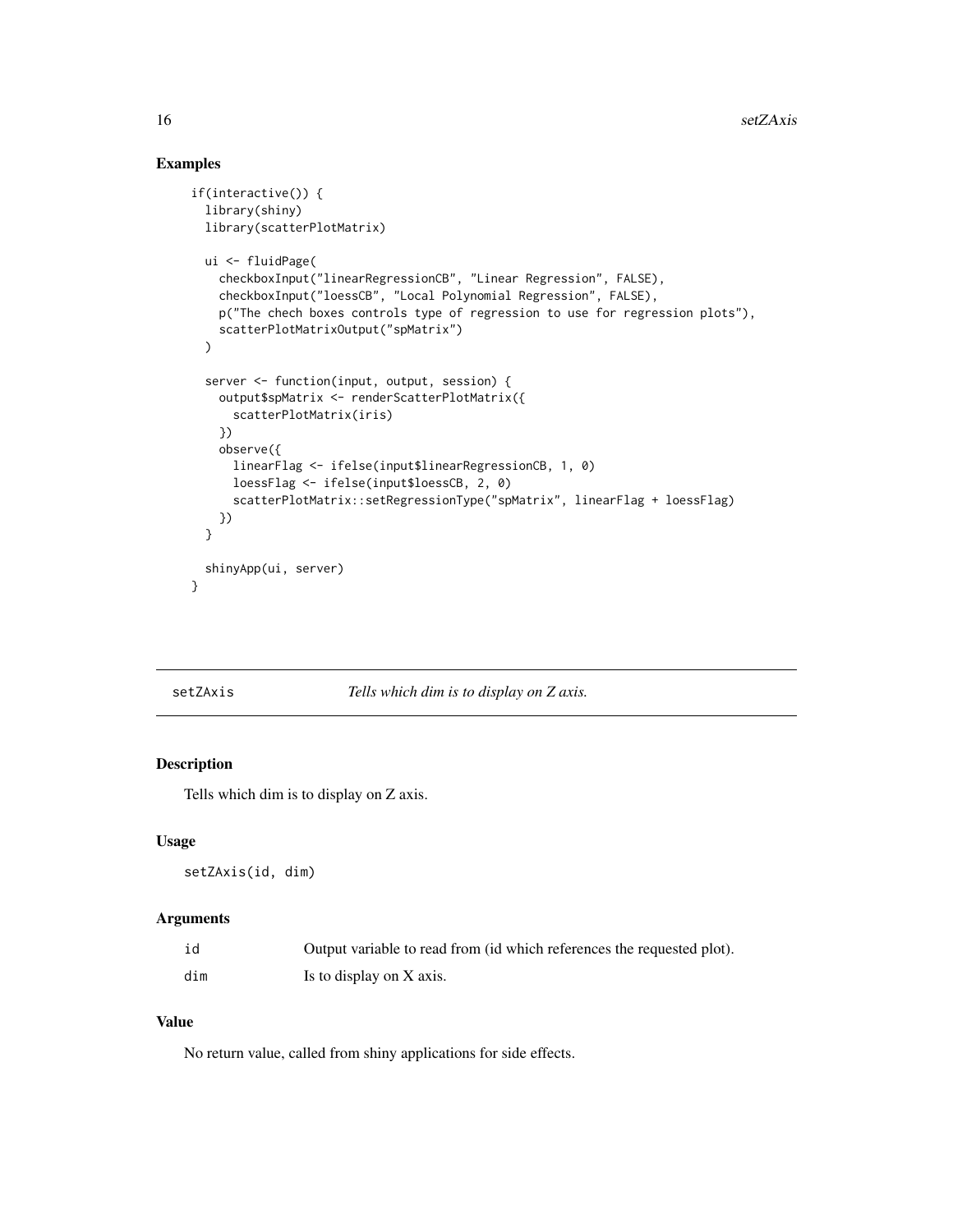#### setZAxis and the set of the set of the set of the set of the set of the set of the set of the set of the set of the set of the set of the set of the set of the set of the set of the set of the set of the set of the set of

```
if(interactive()) {
 library(shiny)
 library(scatterPlotMatrix)
 ui <- fluidPage(
   fluidRow(
     column(
        2,
        selectInput("zAxisSelect", "Z Axis:", colnames(iris))
      ),
     column(
        2,
        checkboxInput("zAxisUsedCB", "Use Z Axis", FALSE)
     \lambda),
    scatterPlotMatrixOutput("spMatrix")
 )
  server <- function(input, output, session) {
   output$spMatrix <- renderScatterPlotMatrix({
      scatterPlotMatrix(iris)
   })
   observe({
   scatterPlotMatrix::setZAxis("spMatrix", if (input$zAxisUsedCB) input$zAxisSelect else NULL)
   })
 }
 shinyApp(ui, server)
}
```